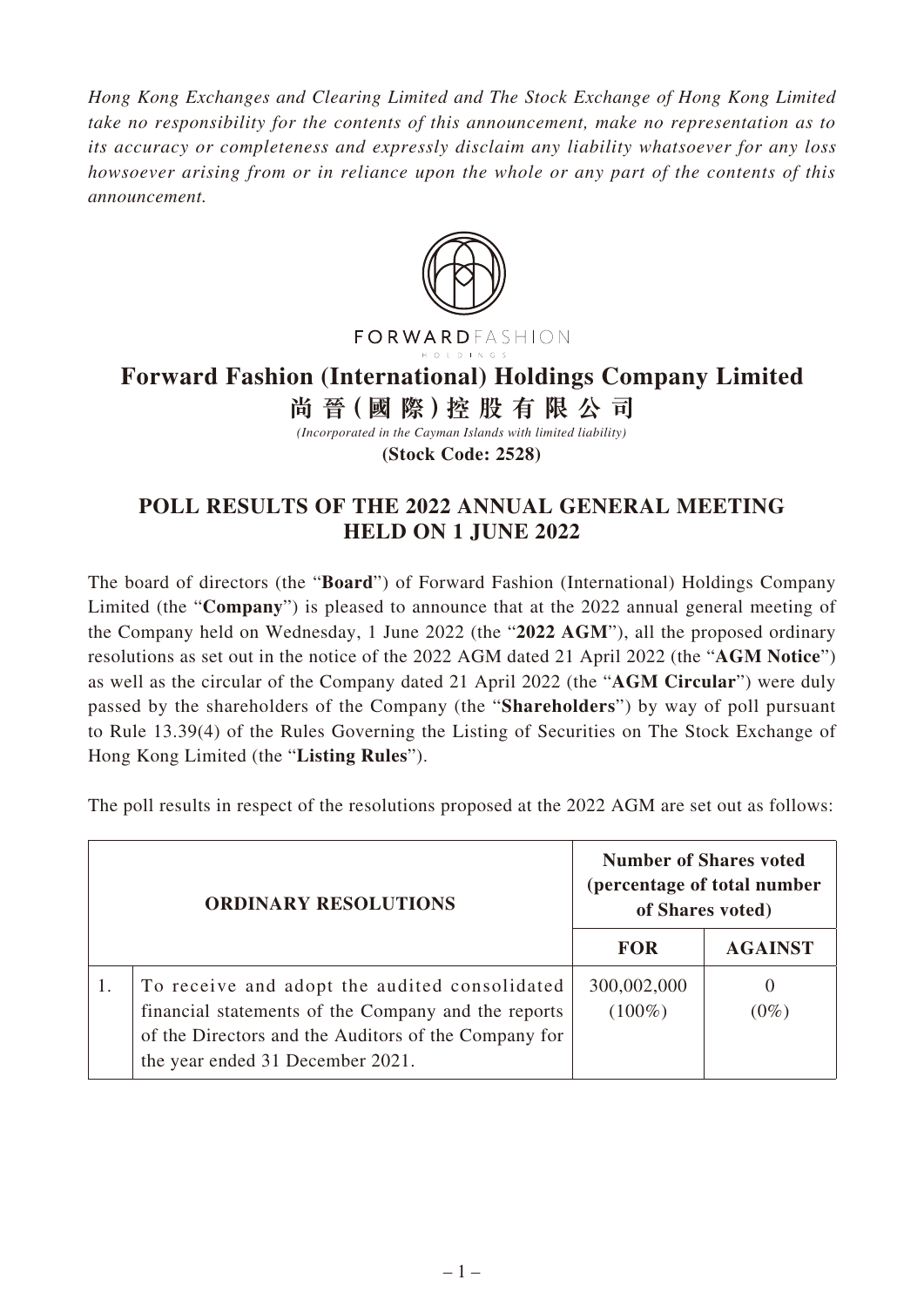| <b>ORDINARY RESOLUTIONS</b> |                                                                                                                                                                                                                                                                 | <b>Number of Shares voted</b><br>(percentage of total number<br>of Shares voted) |                           |
|-----------------------------|-----------------------------------------------------------------------------------------------------------------------------------------------------------------------------------------------------------------------------------------------------------------|----------------------------------------------------------------------------------|---------------------------|
|                             |                                                                                                                                                                                                                                                                 | <b>FOR</b>                                                                       | <b>AGAINST</b>            |
| 2.                          | To re-elect Directors and to fix their remuneration:                                                                                                                                                                                                            |                                                                                  |                           |
|                             | To re-elect Ms. Chen Xingyi as an Executive<br>(a)<br>Director.                                                                                                                                                                                                 | 300,002,000<br>$(100\%)$                                                         | $\overline{0}$<br>$(0\%)$ |
|                             | To re-elect Mr. Fong Yat Ming as an Executive<br>(b)<br>Director.                                                                                                                                                                                               | 300,002,000<br>$(100\%)$                                                         | $\overline{0}$<br>$(0\%)$ |
|                             | To re-elect Mr. Cheung Chun Yue, Anthony as<br>(c)<br>an Independent Non-Executive Director.                                                                                                                                                                    | 300,002,000<br>$(100\%)$                                                         | $\Omega$<br>$(0\%)$       |
|                             | To re-elect Mr. Ng Kam Tsun as an Independent<br>(d)<br>Non-Executive Director.                                                                                                                                                                                 | 300,002,000<br>$(100\%)$                                                         | $\overline{0}$<br>$(0\%)$ |
|                             | To authorise the board of Directors (the<br>(e)<br>"Board") to fix the Directors' remuneration.                                                                                                                                                                 | 300,002,000<br>$(100\%)$                                                         | $\overline{0}$<br>$(0\%)$ |
| 3.                          | To re-appoint PricewaterhouseCoopers as the<br>Auditors of the Company and to authorise the Board<br>to fix their remuneration.                                                                                                                                 | 300,002,000<br>$(100\%)$                                                         | $\Omega$<br>$(0\%)$       |
| 4.                          | To grant a general mandate to the Directors to allot,<br>issue and deal with additional shares of the Company<br>not exceeding 20% of the aggregate number of issued<br>shares of the Company (the "Share(s)") as at the date<br>of passing of this resolution. | 300,002,000<br>$(100\%)$                                                         | $\overline{0}$<br>$(0\%)$ |
| 5.                          | To grant a general mandate to the Directors to<br>repurchase Shares not exceeding 10% of the<br>aggregate number of issued Shares as at the date of<br>passing of this resolution.                                                                              | 300,002,000<br>$(100\%)$                                                         | $\theta$<br>$(0\%)$       |
| 6.                          | To extend the general mandate granted to the<br>Directors to allot, issue and deal with additional<br>Shares by adding the aggregate number of Shares<br>repurchased by the Company.                                                                            | 300,002,000<br>$(100\%)$                                                         | $\overline{0}$<br>$(0\%)$ |

*Note:* The full text of the above resolutions are set out in the AGM Notice.

The number and percentage of votes are based on the total number of Shares voted by the Shareholders at the 2022 AGM in person or by proxy.

As more than 50% of the votes were cast in favour of each of the above resolutions, all such resolutions were duly passed as ordinary resolutions of the Company.